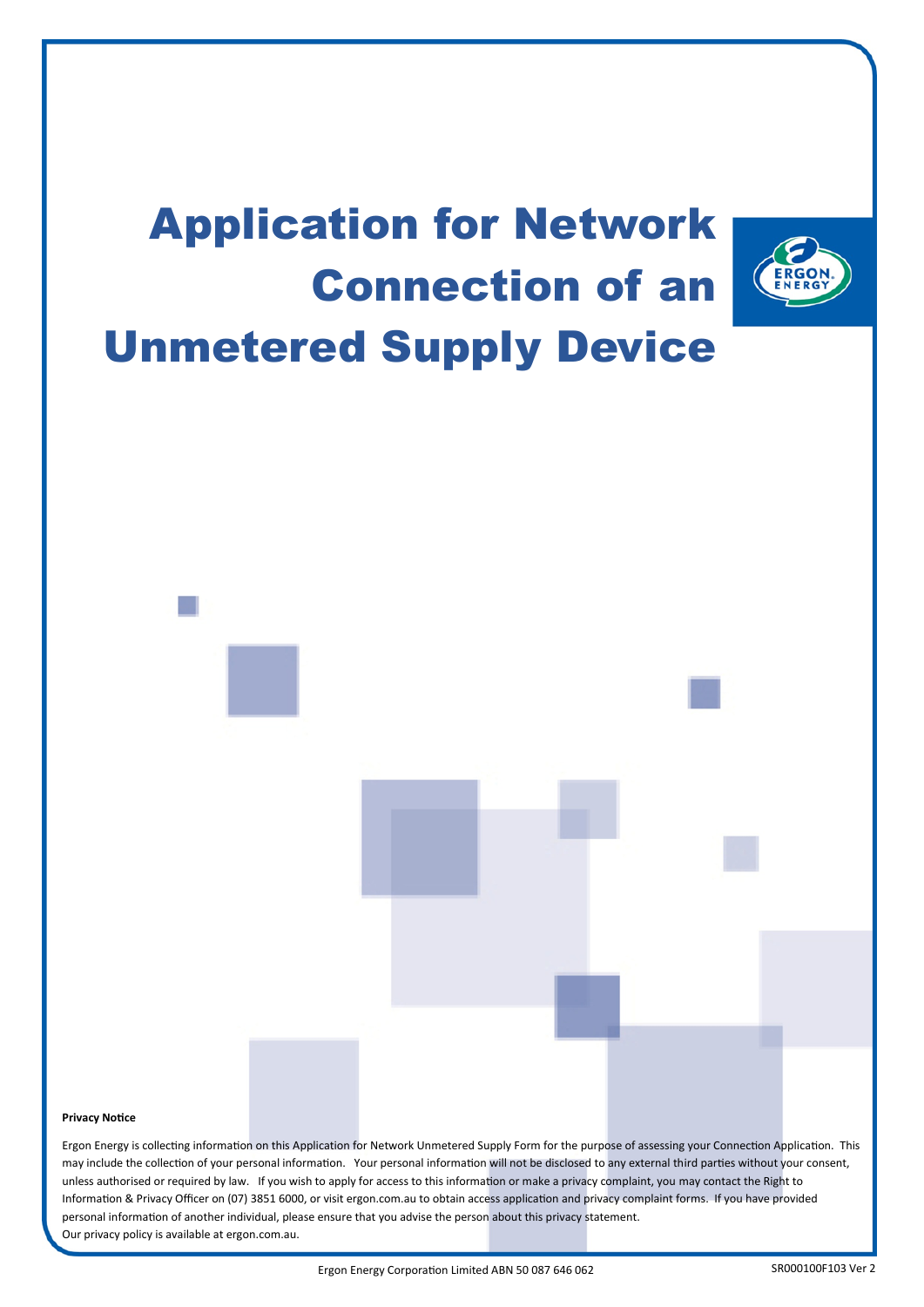

|                                                                      |                                                                                                                                                                                                                                                            |                                                  |     |                                  | ENERGY                   |  |
|----------------------------------------------------------------------|------------------------------------------------------------------------------------------------------------------------------------------------------------------------------------------------------------------------------------------------------------|--------------------------------------------------|-----|----------------------------------|--------------------------|--|
|                                                                      | <b>Ergon Energy Work Request Number:</b>                                                                                                                                                                                                                   |                                                  |     |                                  |                          |  |
| Once completed, please<br>submit this form to<br><b>Ergon Energy</b> |                                                                                                                                                                                                                                                            | Email                                            | Fax | Postal                           | <b>General Enquiries</b> |  |
|                                                                      |                                                                                                                                                                                                                                                            | 07 4922 7562<br>customerconnections@ergon.com.au |     | PO BOX 308. Rockhampton Qld 4700 | 13 74 66                 |  |
|                                                                      | DO YOU HAVE THE RIGHT APPLICATION?                                                                                                                                                                                                                         |                                                  |     |                                  |                          |  |
|                                                                      | This Application is for:                                                                                                                                                                                                                                   |                                                  |     |                                  |                          |  |
| $\checkmark$                                                         | the connection of an unmetered supply device other than pole-mounted devices (e.g. traffic lights, railway crossing lights and alarms, Telstra repeater equipment<br>such as NBN equipment and security cameras)                                           |                                                  |     |                                  |                          |  |
| ✓                                                                    | the change of an unmetered supply device                                                                                                                                                                                                                   |                                                  |     |                                  |                          |  |
|                                                                      | This Application does not apply for:                                                                                                                                                                                                                       |                                                  |     |                                  |                          |  |
| $\boldsymbol{\mathsf{x}}$                                            | a new connection or connection alteration. For these connections you will need to complete the Network Connection Application Form.                                                                                                                        |                                                  |     |                                  |                          |  |
| ×                                                                    | a subdivision. For these connections you will need to complete the Network Connection Subdivision/Street Lighting Application Form.                                                                                                                        |                                                  |     |                                  |                          |  |
| $\boldsymbol{\mathsf{x}}$                                            | street lighting and public lighting. For these connections you will need to complete the Network Connection Subdivision/Street Lighting<br>Application Form.                                                                                               |                                                  |     |                                  |                          |  |
| $\boldsymbol{\mathsf{x}}$                                            | the removal of an unmetered supply device. For these applications you will need to complete a Request for the Abolishment of Supply and<br>Removal of Ergon Energy Electrical Assets Form.                                                                 |                                                  |     |                                  |                          |  |
| $\boldsymbol{\mathsf{x}}$                                            | an unmetered supply device to be mounted on an Ergon Energy pole such as a CCTV. For these connections you will need to complete a Network<br>Connection of Watchman Lights and Pole-Mounted Unmetered Supply Devices Application Form.                    |                                                  |     |                                  |                          |  |
| $\boldsymbol{\mathsf{x}}$                                            | a load that exceeds 1500 kVA/1.5 MVA or where power usage is typically above 4 GWh per annum at a single site or generation over 30 kVA. For<br>these connections go to www.ergon.com.au/network/connections/major-business-connections/major-connections. |                                                  |     |                                  |                          |  |

the connection of a Micro Embedded Generating (micro EG) Unit to an existing supply on the Ergon Energy Network. Please complete the<br>Application for Network Connection of a Micro Embedded Generating (micro EG) Unit 30 kVA

#### **HOW TO COMPLETE THE APPLICATION**

| A | <b>Connection Applicant details</b> | <b>All Applicants</b>                             |
|---|-------------------------------------|---------------------------------------------------|
| в | Unmetered Supply Location           | <b>All Applicants</b>                             |
|   | Unmetered Supply Device Install     | <b>Applications for Device Installations only</b> |
| D | Unmetered Supply Device Change      | <b>Applications for Device Changes only</b>       |

| <b>OFFICE USE ONLY</b>         |            |            |  |  |
|--------------------------------|------------|------------|--|--|
|                                | <b>CSC</b> | <b>PLG</b> |  |  |
| <b>Outcome &amp; Reason:</b>   |            |            |  |  |
| User ID:                       |            |            |  |  |
| <b>Role &amp; Position ID:</b> |            |            |  |  |
| Service Order ID:              |            |            |  |  |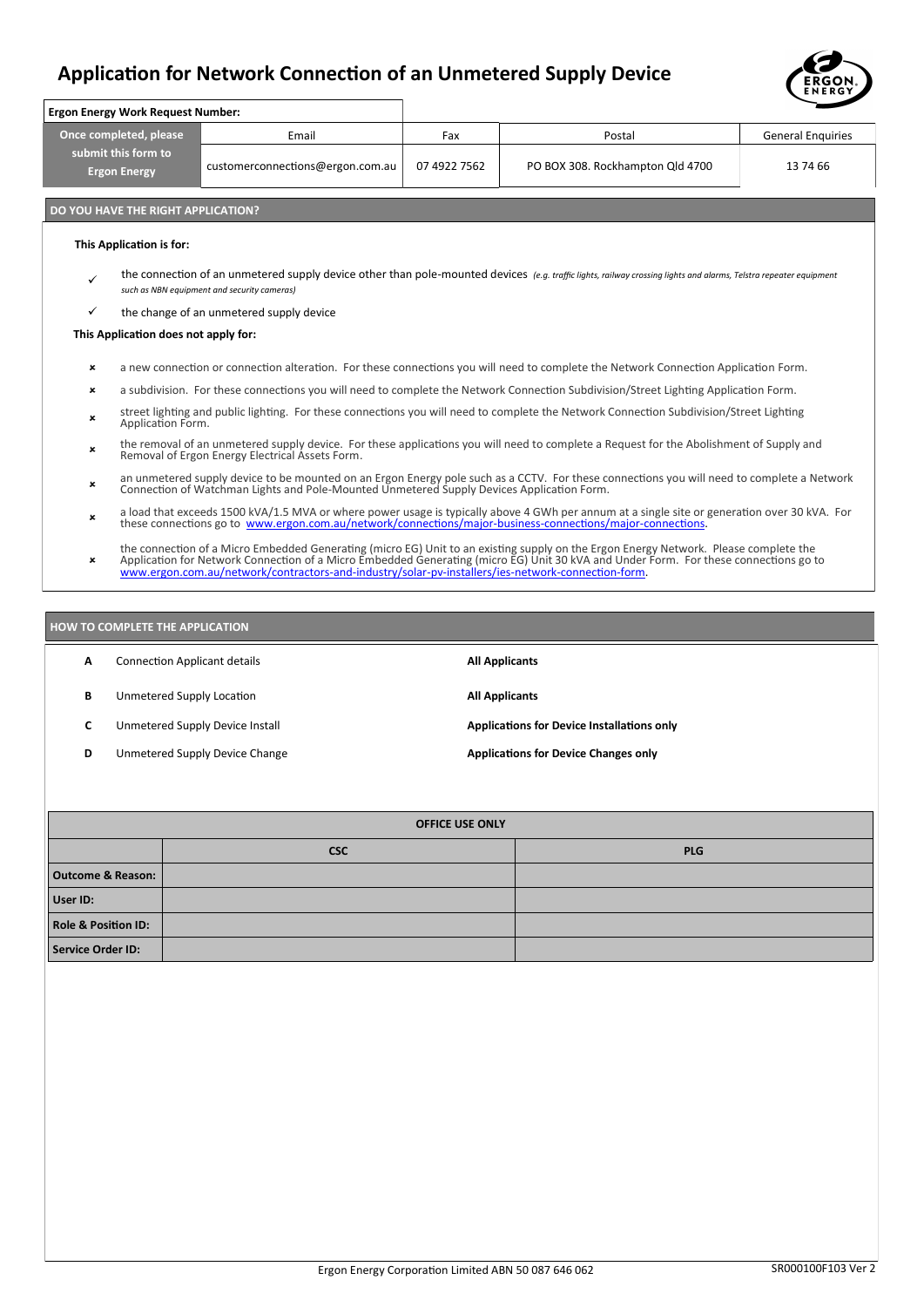

| Please select the box that best describes your needs                                                                                                                                                                                                                                                                                                                                                                                                          |  |  |  |  |  |
|---------------------------------------------------------------------------------------------------------------------------------------------------------------------------------------------------------------------------------------------------------------------------------------------------------------------------------------------------------------------------------------------------------------------------------------------------------------|--|--|--|--|--|
| Device Installation                                                                                                                                                                                                                                                                                                                                                                                                                                           |  |  |  |  |  |
|                                                                                                                                                                                                                                                                                                                                                                                                                                                               |  |  |  |  |  |
| Device Change                                                                                                                                                                                                                                                                                                                                                                                                                                                 |  |  |  |  |  |
| Section A Connection Applicant details* (all applicants must complete this section)                                                                                                                                                                                                                                                                                                                                                                           |  |  |  |  |  |
| Name: (incl. business name if applicable):                                                                                                                                                                                                                                                                                                                                                                                                                    |  |  |  |  |  |
| <b>Contact Number:</b>                                                                                                                                                                                                                                                                                                                                                                                                                                        |  |  |  |  |  |
| Email Address:                                                                                                                                                                                                                                                                                                                                                                                                                                                |  |  |  |  |  |
| Postal Address:<br>Postcode:                                                                                                                                                                                                                                                                                                                                                                                                                                  |  |  |  |  |  |
| Select Business Entity Type (if applicable):                                                                                                                                                                                                                                                                                                                                                                                                                  |  |  |  |  |  |
| Sole Proprietor/Sole Trader:<br>Partnership:<br>Company:<br>Trust:                                                                                                                                                                                                                                                                                                                                                                                            |  |  |  |  |  |
| Other Legal Entity: (provide details)                                                                                                                                                                                                                                                                                                                                                                                                                         |  |  |  |  |  |
| ACN:<br>ABN:                                                                                                                                                                                                                                                                                                                                                                                                                                                  |  |  |  |  |  |
| <b>Select Preferred Contact details</b>                                                                                                                                                                                                                                                                                                                                                                                                                       |  |  |  |  |  |
| Applicant:<br>Property Owner:<br><b>Electrical Contractor:</b><br>Other: (please provide details below)                                                                                                                                                                                                                                                                                                                                                       |  |  |  |  |  |
| Contact Method:<br>Phone:<br>Email:<br>Fax:<br>Post:                                                                                                                                                                                                                                                                                                                                                                                                          |  |  |  |  |  |
| AM:<br>PM:<br>No Preference:<br>Best contact time:<br>(when?) e.g. between 8am-12pm<br>(when?) e.g. between 12pm-5pm                                                                                                                                                                                                                                                                                                                                          |  |  |  |  |  |
| Contact Name:                                                                                                                                                                                                                                                                                                                                                                                                                                                 |  |  |  |  |  |
| <b>Email Address:</b><br><b>Contact Number:</b>                                                                                                                                                                                                                                                                                                                                                                                                               |  |  |  |  |  |
| Postcode:<br>Postal Address:                                                                                                                                                                                                                                                                                                                                                                                                                                  |  |  |  |  |  |
| <b>Provide Electrical Contractor/Consultant details</b>                                                                                                                                                                                                                                                                                                                                                                                                       |  |  |  |  |  |
| Name:                                                                                                                                                                                                                                                                                                                                                                                                                                                         |  |  |  |  |  |
| Office Phone Number:<br>Mobile Number:                                                                                                                                                                                                                                                                                                                                                                                                                        |  |  |  |  |  |
|                                                                                                                                                                                                                                                                                                                                                                                                                                                               |  |  |  |  |  |
| <b>APPLICANT DECLARATION</b>                                                                                                                                                                                                                                                                                                                                                                                                                                  |  |  |  |  |  |
| I understand that this connection application is for the provision of a connection service, being a new connection, or the alteration of an existing connection, to<br>Ergon Energy's network. Please note that our connection offer to you will include itemised connection charges payable by you where relevant.                                                                                                                                           |  |  |  |  |  |
| I acknowledge that if the connection service is not a basic connection service, or if I elect to negotiate the terms of the connection contract (please refer to<br>Ergon Energy's website for details), I will enter into a negotiated connection contract and Ergon Energy will invoice me (the applicant) where relevant, for the<br>costs of processing this connection application and preparing a negotiated connection offer.                          |  |  |  |  |  |
| I declare that all of the information provided in this connection application is true and correct to the best of my knowledge, and that Ergon Energy will prepare a connection offer based on information contained herein. If                                                                                                                                                                                                                                |  |  |  |  |  |
|                                                                                                                                                                                                                                                                                                                                                                                                                                                               |  |  |  |  |  |
| Signed by Applicant:<br>Date: (dd/mm/yy)                                                                                                                                                                                                                                                                                                                                                                                                                      |  |  |  |  |  |
| Full Name: (please print)                                                                                                                                                                                                                                                                                                                                                                                                                                     |  |  |  |  |  |
| POSITION: (Company, Business or Government Entity)                                                                                                                                                                                                                                                                                                                                                                                                            |  |  |  |  |  |
| IMPORTANT INFORMATION FOR CUSTOMERS:                                                                                                                                                                                                                                                                                                                                                                                                                          |  |  |  |  |  |
| I have attached my sketches for my Unmetered Supply application.                                                                                                                                                                                                                                                                                                                                                                                              |  |  |  |  |  |
| Certain connection services (that is, those that do not require augmentation to Ergon Energy's distribution system) are defined as basic connection services<br>(please refer to Ergon Energy's website for details of these basic connection services and the relevant process). Before a connection service can be classified as a<br>basic connection service, Ergon Energy will need to confirm whether there is available capacity in the relevant area. |  |  |  |  |  |
| If you believe that your connection service may (subject to confirmation of available capacity) be a <b>basic connection service</b> , please select one of the following:                                                                                                                                                                                                                                                                                    |  |  |  |  |  |
| you are requesting an expedited connection (meaning that if it is a basic connection service, the connection contract will come into effect upon the date<br>your application was received by Ergon Energy) and you are happy for this connection contract to be on the terms of the relevant model standing offer (please<br>refer to Ergon Energy's website for details); or                                                                                |  |  |  |  |  |
| you would prefer that Ergon Energy send you a hard copy of the connection offer in the form of the relevant model standing offer for your review, signature<br>and return within 45 business days for the connection contract to come into effect. This option attracts a fee of \$81.00 (GST inclusive); or                                                                                                                                                  |  |  |  |  |  |
| you would prefer to negotiate the terms of the connection contract with Ergon Energy.                                                                                                                                                                                                                                                                                                                                                                         |  |  |  |  |  |
| If your connection service is not a basic connection service, you will need to negotiate the terms of the connection contract with Ergon Energy.                                                                                                                                                                                                                                                                                                              |  |  |  |  |  |